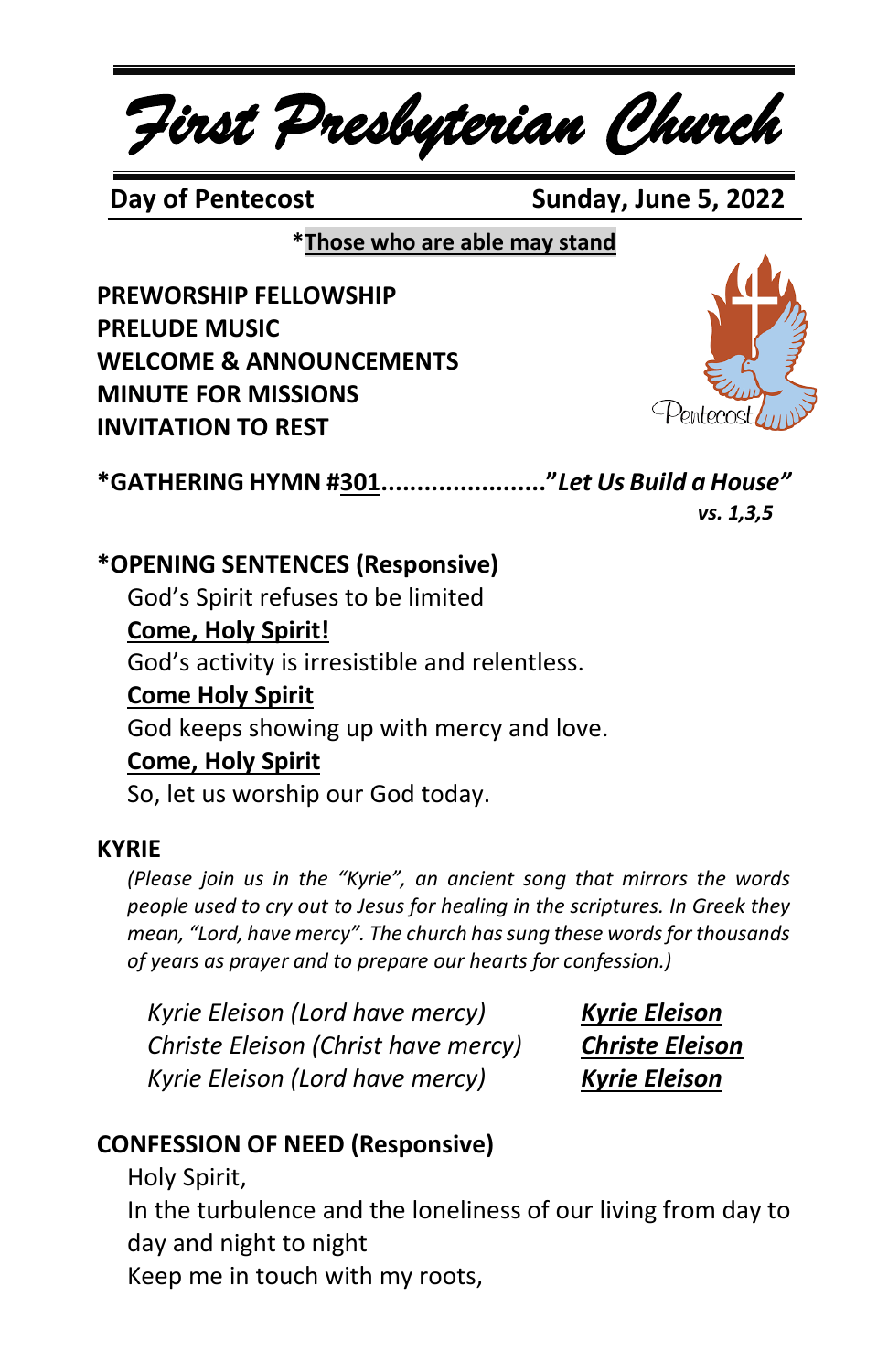not to defend them but to humbly remember where you brought me from.

Keep me in touch with my feelings,

Not to be ruled by them, but to be more aware of who I really am and what it costs.

Keep me in touch with my mind,

Not to have answers, but to know who I am not and what that means.

And keep me in touch with my dreams,

So I will grow words where I truly want to go and for whom.

Holy Spirit,

Deliver us from the arrogance of assuming we know enough to judge others.

Deliver us from the timidity of presuming we don't know enough to help others.

Deliver us from the illusion of claiming we have changed enough when we have only risked little.

That so liberated, we will make some of the days to come different.

Holy Spirit,

We ask not to be delivered from the tensions that wind us tight, but for a sense of direction to move once wound.

a sense of humor about our disappointments,

a sense of respect for the mysteries of being human.

and a sense of gladness for your Kingdom

which comes like wind and flame.

New languages for those willing to open their mouths.

# **Holy Spirit, come.**

#### **KYRIE**

*Kyrie Eleison (Lord have mercy) Kyrie Eleison Christe Eleison (Christ have mercy) Christe Eleison Kyrie Eleison (Lord have mercy) Kyrie Eleison*

# **SILENCE FOR CONFESSION AND RESTING IN GOD'S GRACE**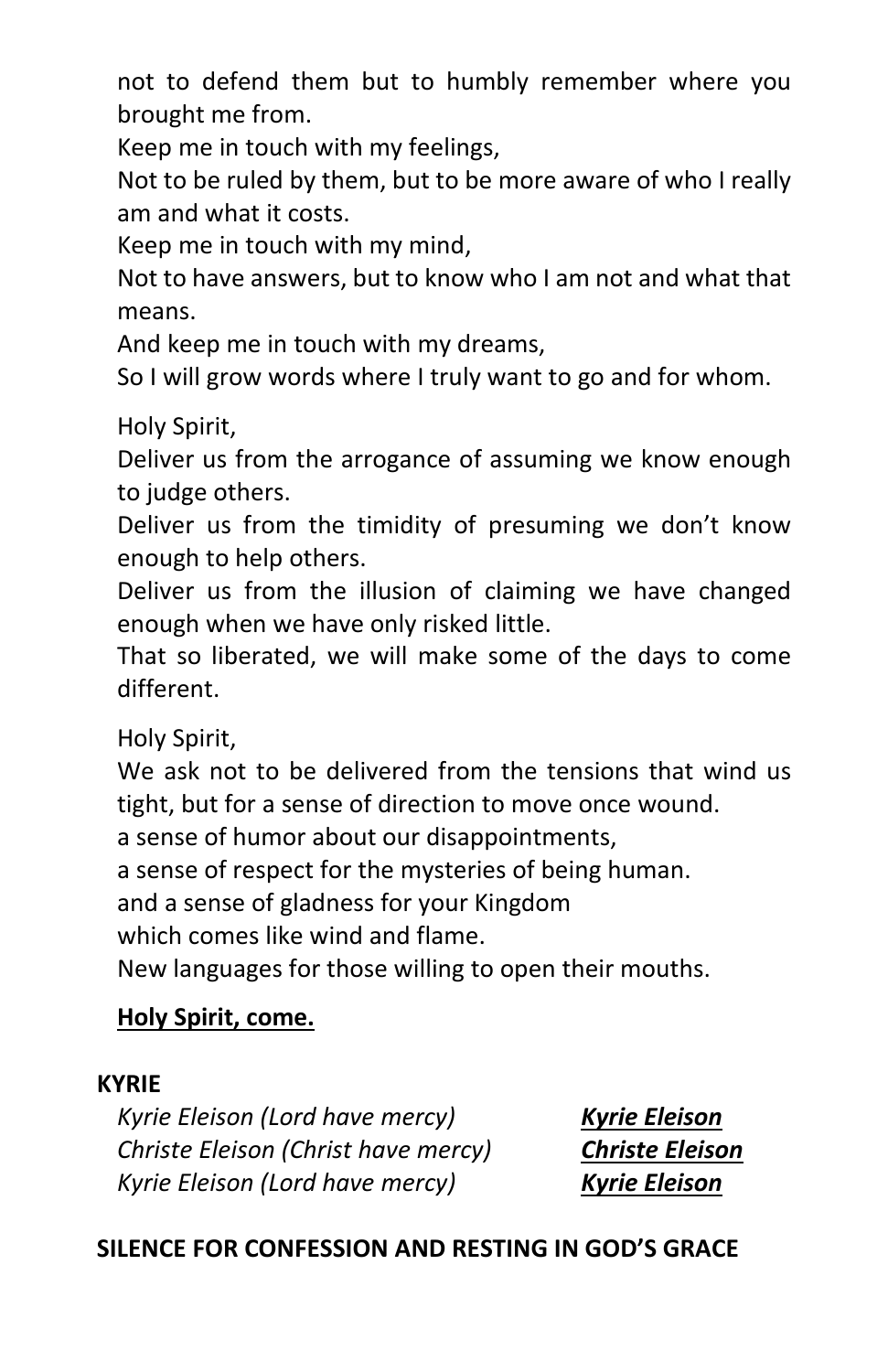# **DECLARATION OF GRACE (Responsive)**

Children of God, may you know that you are drenched in such a grace that no past can hold on and no power can hold back the love of God that awaits. May you be open to receiving it.

#### **Amen.**

# **RESPONSE HYMN #469..........."***Lord, Listen to Your Children" x2*

### **\*SHARING THE PEACE OF CHRIST**

The Peace of Christ be with you! **And Also, with you!** Let us share a sign of God's peace with one another.



# **PRAYER FOR ILLUMINATION (Unison)**

**Holy Spirit, help us hear your voice beyond our inability to hear and understand your word beyond any speaker's ability to explain. Through your word, speak to our hearts even if our heads are not ready to listen. Amen.**

### **SCRIPTURE**

**FIRST READING......................................Genesis 11:1-9 (pg 9)** *Leader: The Word of the Lord.* **People: Thanks be to God!**

**GOSPEL READING ....................................Acts 2:1-21 (pg 123)** *Leader: The Word of the Lord.* **People: Praise to You, O Christ**

**SERMON Echoes, Fire & New Wine or: Why Cynicism Is A Boring Lie**  *Rev. Michael Ozaki*

**SILENCE FOR REFLECTION**

**\*HYMN OF THE DAY #530....................***"One Bread, One Body"*

**PRAYERS OF THE PEOPLE**

Lord in your Mercy. **Hear our Prayer.**

**THE LORD'S PRAYER (forgive us our "sins")**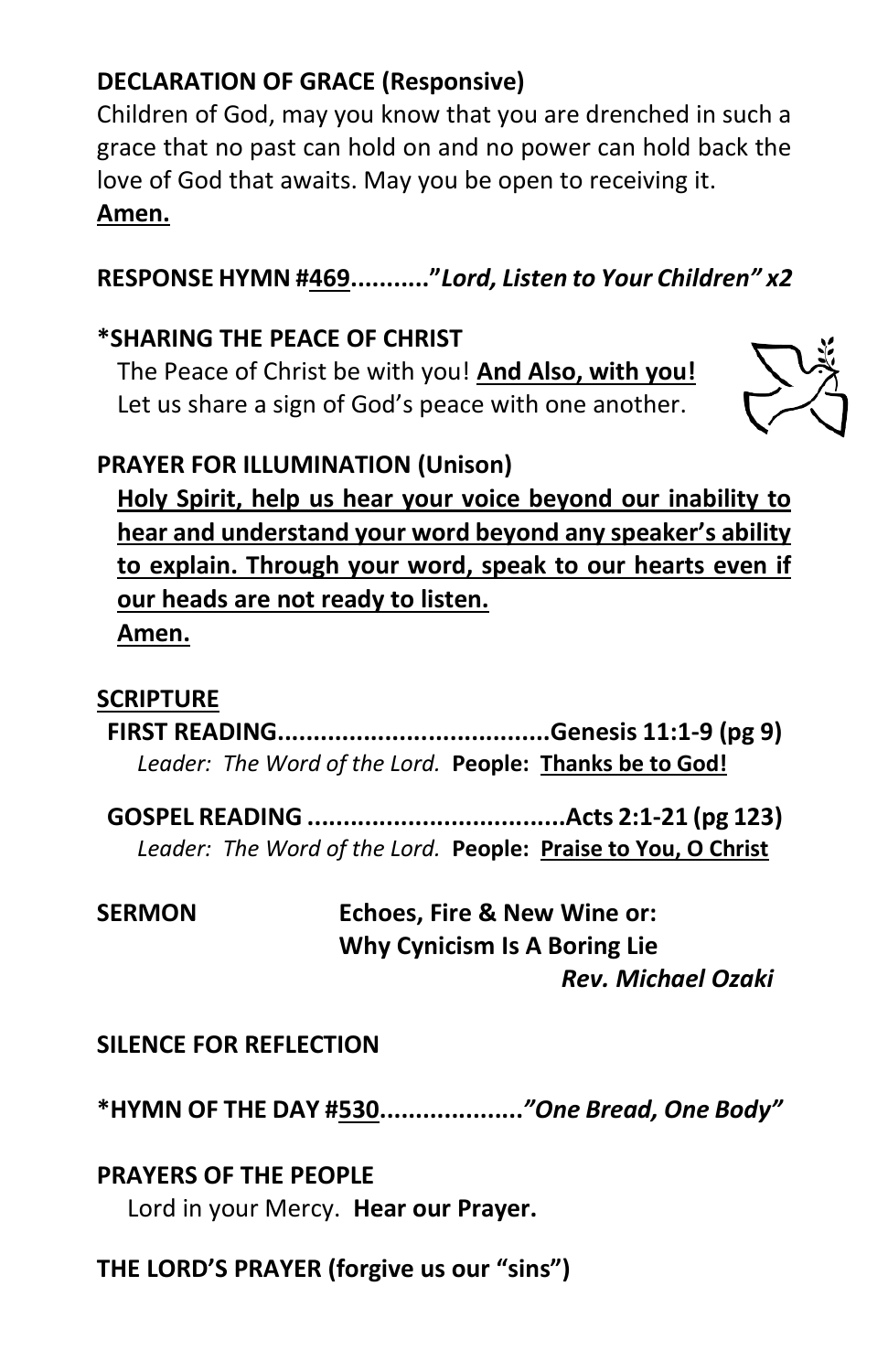#### **INVITATION**

#### **PRAYER OF THANKSGIVING (Responsive)**

Lord, be with you **And also, with you** Lift up your hearts **We lift them up to the Lord** We lift them up to the Lord our God **It is right to give our thanks and praise**

#### **WORDS OF INSTITUTION**

**COMMUNION OF THE PEOPLE**

**PRAYER AFTER COMMUNION**



# **\*BLESSING AND CHARGE (Responsive)**

Beloved children of God receive the gift of the Holy Spirit, the grace of Jesus Christ, and the blessing of the Lord forever. **Alleluia! Amen.**

**\*CLOSING HYMN #286............."***Breathe on Me, Breath of God"*

# **\*DISMISSAL (Responsive)** Go in peace to love and serve the Lord. **Thanks be to God. Amen.**

*\_\_\_\_\_\_\_\_\_\_\_\_\_\_\_\_\_\_\_\_\_\_\_\_\_\_\_\_\_\_\_\_\_\_\_\_\_\_\_\_\_*

**\*POSTLUDE**



# *Please continue to be in prayer for:*

Stephanie Nelson & family JoAnn Westburg Scott Brolsma<br>
Brent Blake Punky Johnson Steve Phillips Duane & Betty Finkenbinder